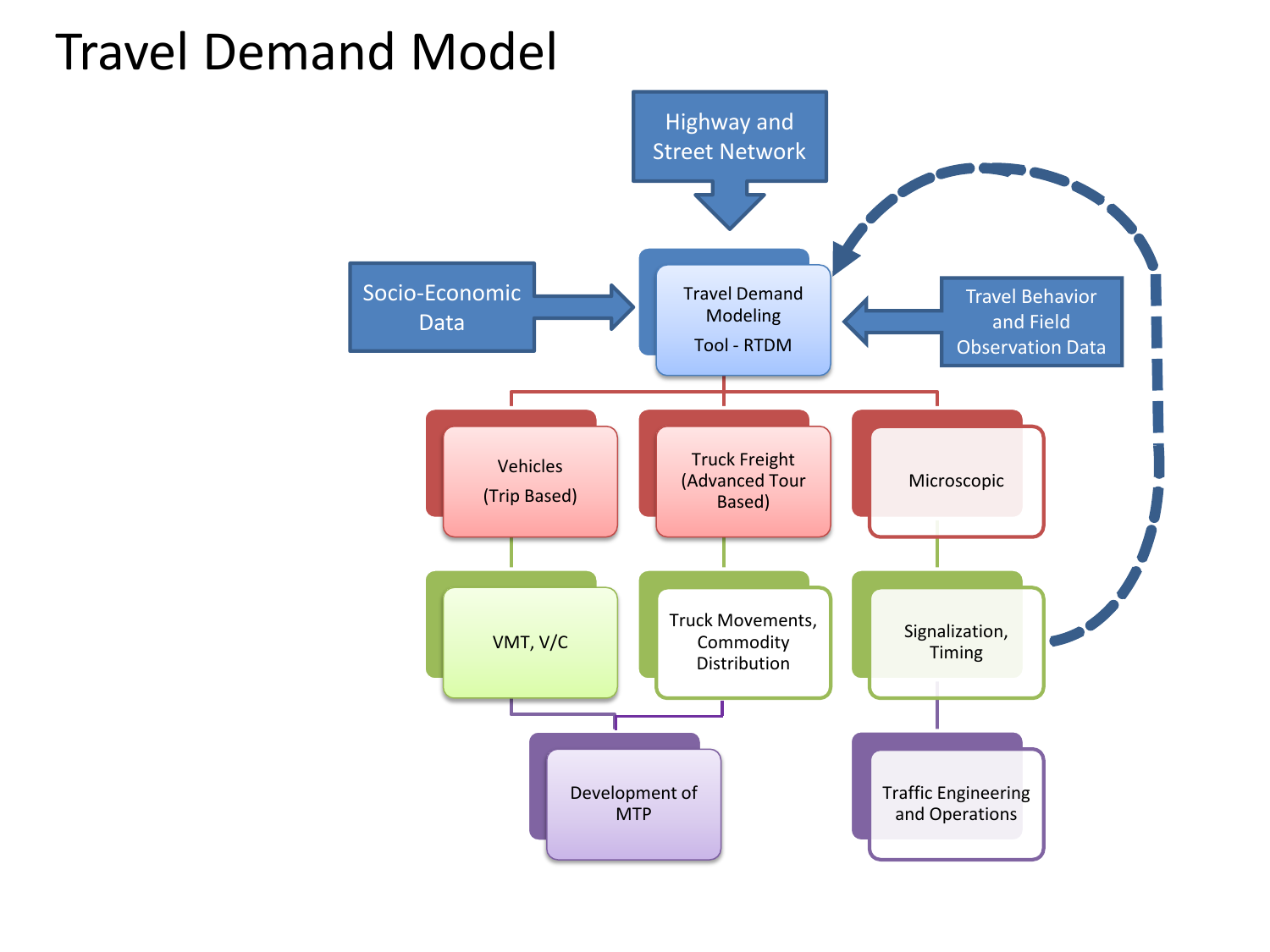# Transit Planning

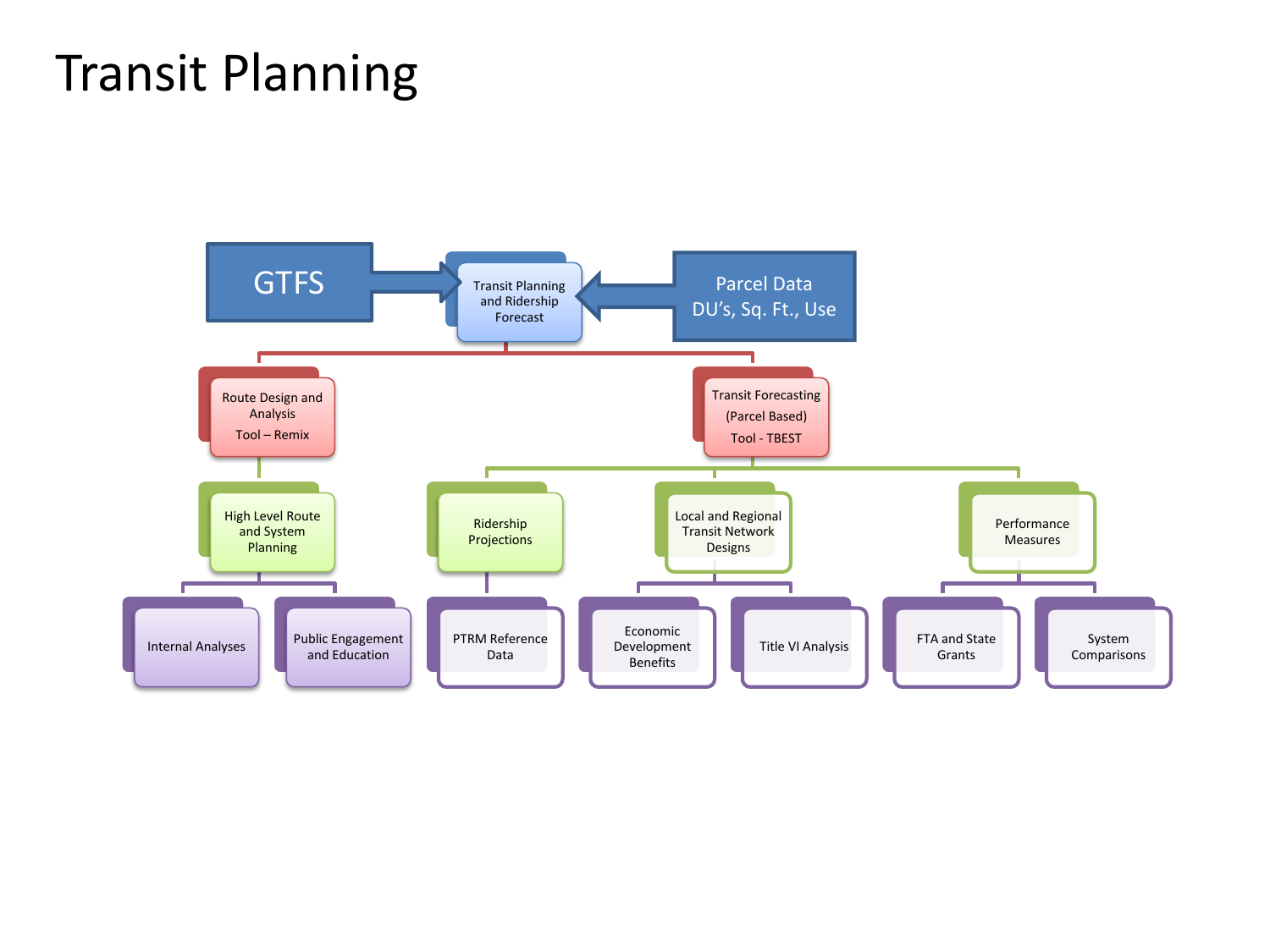# Scenario Planning